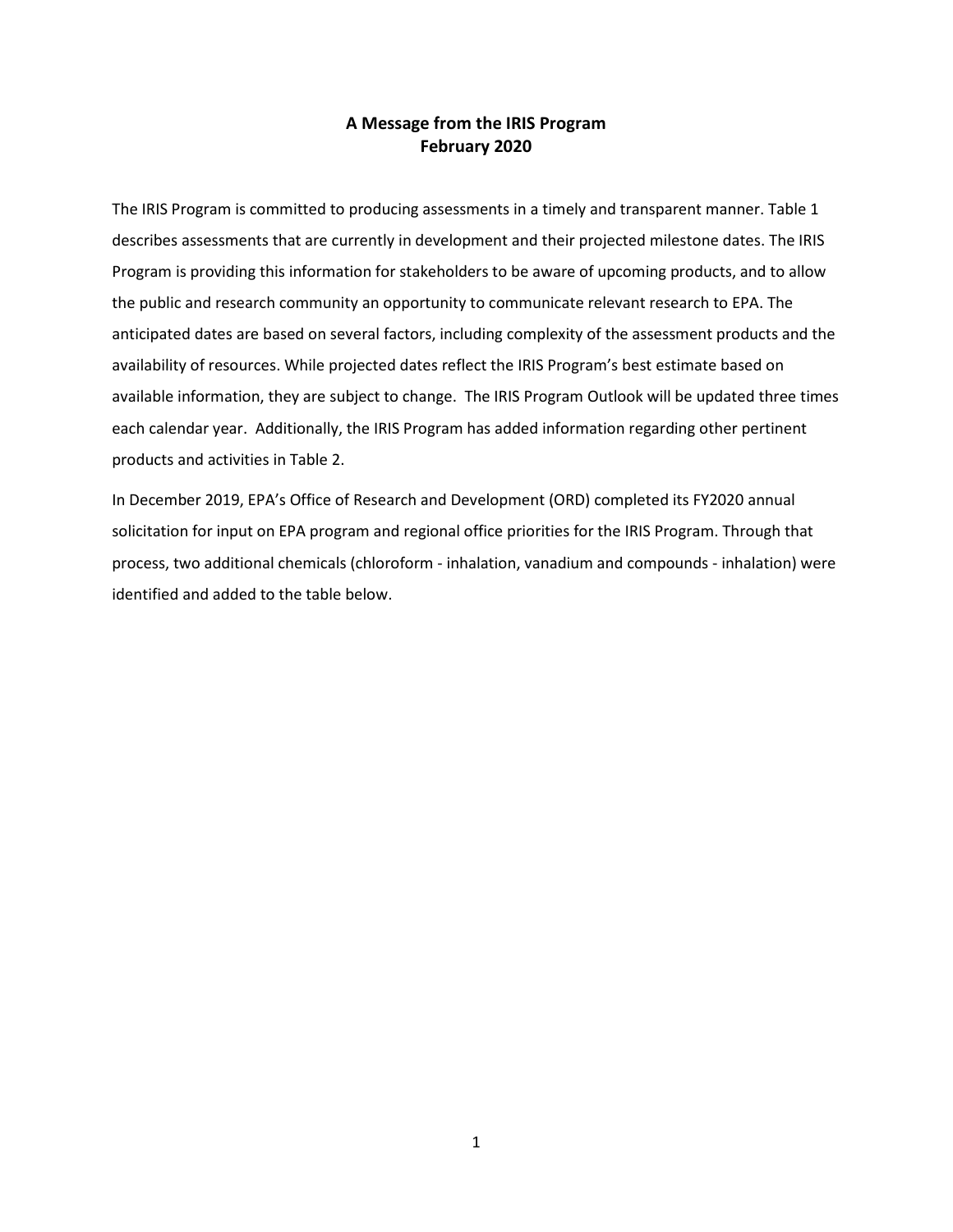## **Table 1. IRIS Program Outlook – February 2020**

| <b>Current Status</b> | <b>Assessment</b>                              | <b>Next Anticipated Public Step(s)</b> | <b>Projected Fiscal Year Quarter</b>                                     |
|-----------------------|------------------------------------------------|----------------------------------------|--------------------------------------------------------------------------|
| Post-Peer Review      | Ethyl tertiary butyl ether (ETBE) <sup>1</sup> | Step 7: Final                          | $FY20 - Q4$                                                              |
|                       | tert-Butyl Alcohol <sup>1</sup>                | Step 7: Final                          | $FY20 - QA$                                                              |
| Draft Development     | Arsenic, Inorganic                             | Step 1: Systematic Review Protocol     | Released May 28, 2019. NAS<br>review meeting July 16, 2019.              |
|                       |                                                | Step 4: Public Comment Draft           | $FY21 - QA$                                                              |
|                       |                                                | Step 4: External Peer Review           | $FY22 - Q2$                                                              |
|                       | Chromium VI                                    | Step 1: Systematic Review Protocol     | Released March 15, 2019. Public<br>Science Meeting April 24, 2019.       |
|                       |                                                | Step 4: Public Comment Draft           | $FY21 - Q3$                                                              |
|                       |                                                | Step 4: External Peer Review           | $FY21 - Q4$                                                              |
|                       | Chloroform (Inhalation)                        | Step 1: IRIS Assessment Plan           | Released September 18, 2017.<br>Public Meeting on September 27,<br>2017. |
|                       |                                                | Step 1: Systematic Review Protocol     | Released January 31, 2018.                                               |
|                       |                                                | Step 4: Public Comment Draft           | $FY21 - Q3$                                                              |
|                       |                                                | Step 4: External Peer Review           | $FY21 - Q4$                                                              |
|                       |                                                | Step 1: IRIS Assessment Plan           | Released April 4, 2019. Public<br>Science Meeting May 15, 2019.          |
|                       | Methylmercury                                  | Step 1: Systematic Review Protocol     | $FY20 - Q3$                                                              |
|                       |                                                | Step 4: Public Comment Draft           | $FY22 - QA$                                                              |
|                       |                                                | Step 4: External Peer Review           | $FY23 - Q3$                                                              |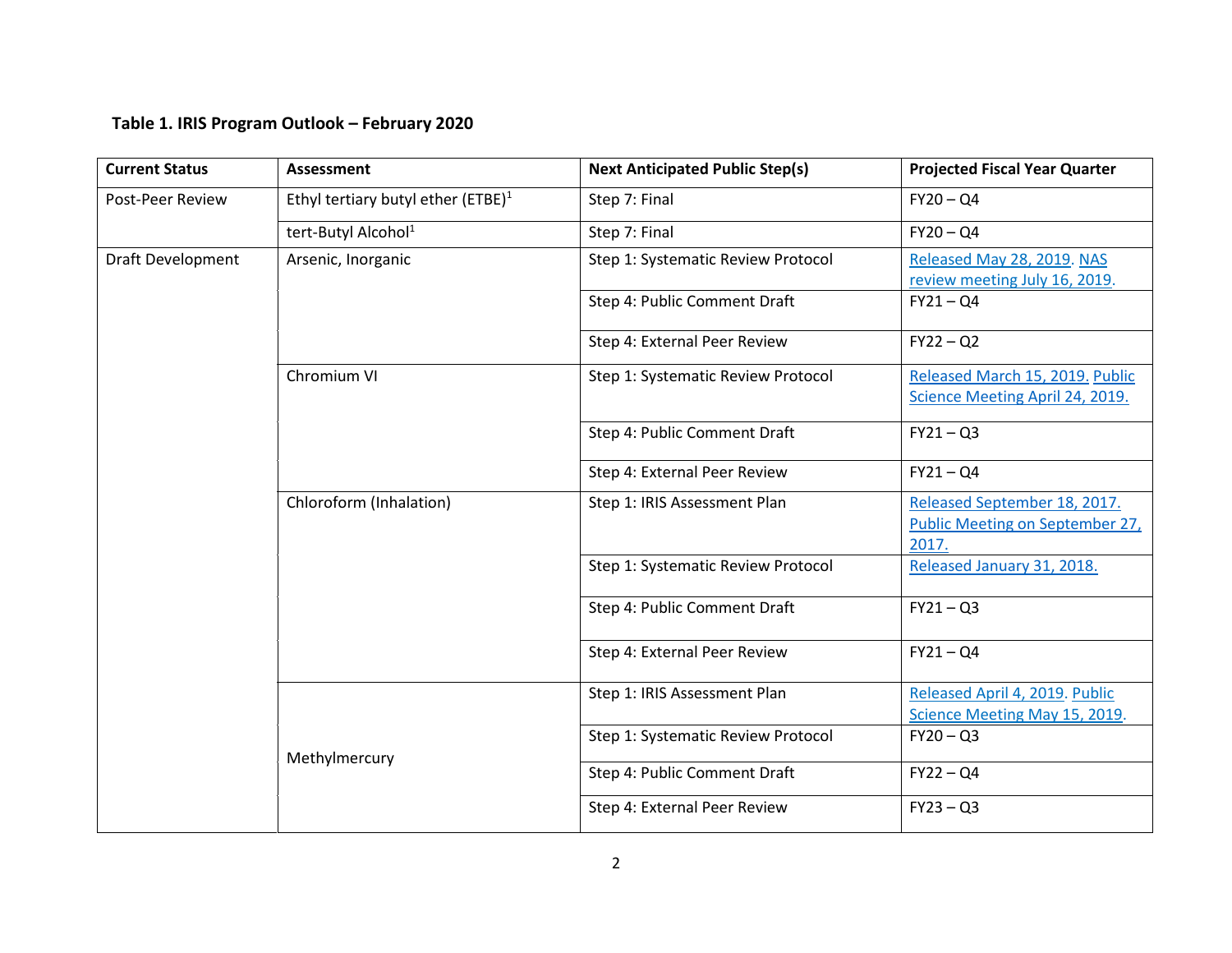| <b>Current Status</b>    | <b>Assessment</b>                                  | <b>Next Anticipated Public Step(s)</b>    | <b>Projected Fiscal Year Quarter</b> |
|--------------------------|----------------------------------------------------|-------------------------------------------|--------------------------------------|
|                          | Polychlorinated Biphenyls<br>(PCBs; noncancer) $2$ | Step 1: Systematic Review Protocol        | Released on December 19, 2019.       |
|                          |                                                    | Step 4: Public Comment Draft              | $FY23 - Q3$                          |
|                          |                                                    | Step 4: External Peer Review              | $FY23 - Q4$                          |
| <b>Draft Development</b> | Perfluorononanoate (PFNA)                          | Step 1: Systematic Review Protocol        | Released on November 8, 2019.        |
|                          |                                                    | Step 4: Public Comment Draft <sup>3</sup> | $FY21 - Q2$                          |
|                          |                                                    | Step 4: External Peer Review              | $FY21 - Q4$                          |
|                          | Perfluorobutyrate (PFBA)                           | Step 1: Systematic Review Protocol        | Released on November 8, 2019.        |
|                          |                                                    | Step 4: Public Comment Draft <sup>3</sup> | $FY20 - QA$                          |
|                          |                                                    | Step 4: External Peer Review              | $FY21 - Q1$                          |
|                          | Perfluorohexanoic acid (PFHxA)                     | Step 1: Systematic Review Protocol        | Released on November 8, 2019.        |
|                          |                                                    | Step 4: Public Comment Draft <sup>3</sup> | $FY20 - QA$                          |
|                          |                                                    | Step 4: External Peer Review              | $FY21 - Q1$                          |
|                          | Perfluorohexane Sulfonic Acid (PFHxS)              | Step 1: Systematic Review Protocol        | Released on November 8, 2019.        |
|                          |                                                    | Step 4: Public Comment Draft <sup>3</sup> | $FY21 - Q2$                          |
|                          |                                                    | Step 4: External Peer Review              | $FY21 - Q3$                          |
|                          | Perfluorodecanoate (PFDA)                          | Step 1: Systematic Review Protocol        | Released on November 8, 2019.        |
|                          |                                                    | Step 4: Public Comment Draft <sup>3</sup> | $FY21 - Q1$                          |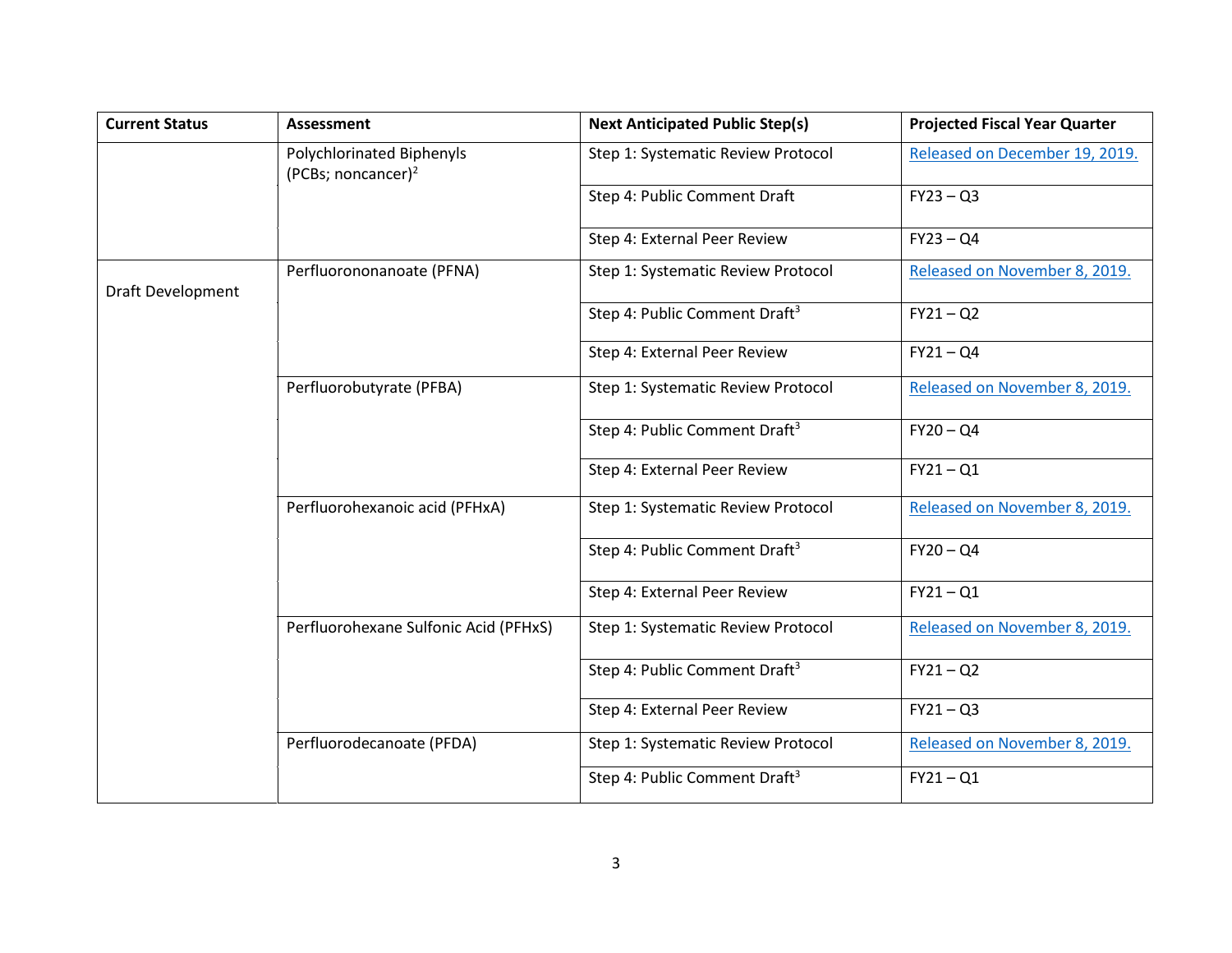| <b>Current Status</b>              | <b>Assessment</b>                   | <b>Next Anticipated Public Step(s)</b> | <b>Projected Fiscal Year Quarter</b>                                            |
|------------------------------------|-------------------------------------|----------------------------------------|---------------------------------------------------------------------------------|
|                                    |                                     | Step 4: External Peer Review           | $FY21 - Q2$                                                                     |
| Scoping and Problem<br>Formulation | Inorganic Mercury salts             | Step 1: IRIS Assessment Plan           | Released October 8, 2019. Public<br><b>Science Meeting December 5,</b><br>2019. |
|                                    |                                     | Step 1: Systematic Review Protocol     | $FY20 - QA$                                                                     |
|                                    |                                     | Step 4: Public Comment Draft           | $FY21 - Q3$                                                                     |
|                                    |                                     | Step 4: External Peer Review           | $FY21 - Q4$                                                                     |
|                                    | Vanadium and Compounds (Oral)       | Step 1: IRIS Assessment Plan           | $FY20 - Q3$                                                                     |
|                                    |                                     | Step 1: Systematic Review Protocol     | $FY20 - QA$                                                                     |
|                                    |                                     | Step 4: Public Comment Draft           | $FY21 - Q3$                                                                     |
|                                    |                                     | Step 4: External Peer Review           | $FY21 - Q4$                                                                     |
|                                    | Vanadium and Compounds (Inhalation) | Step 1: IRIS Assessment Plan           | <b>TBD</b>                                                                      |
|                                    |                                     | Step 1: Systematic Review Protocol     | <b>TBD</b>                                                                      |
|                                    |                                     | Step 4: Public Comment Draft           | <b>TBD</b>                                                                      |
|                                    |                                     | Step 4: External Peer Review           | TBD                                                                             |

<sup>1</sup>ETBE and tert-Butyl Alcohol completed peer review by EPA's Science Advisory Board in February 2019. These two assessments will be finalized in FY20. 2 EPA anticipates convening a workshop/meeting on mixture modeling and tools in FY21 to inform assessment development.

<sup>3</sup>Per- and Polyfluoroalkyl Substances (PFAS) assessments under development are in support of **EPA's PFAS Action Plan[: https://www.epa.gov/pfas/epas-pfas](https://www.epa.gov/pfas/epas-pfas-action-plan)**[action-plan.](https://www.epa.gov/pfas/epas-pfas-action-plan) In addition to the PFAS IRIS assessments listed in Table 1, EPA is developing assessments on the potential health effects associated with two other PFAS compounds, GenX chemicals and perfluorobutane sulfonic acid (PFBS). For more information, visit[: https://www.epa.gov/pfas/genx-and-pfbs-draft](https://www.epa.gov/pfas/genx-and-pfbs-draft-toxicity-assessments)[toxicity-assessments.](https://www.epa.gov/pfas/genx-and-pfbs-draft-toxicity-assessments) The release of draft PFBA, PFHxA, PFHxS, PFNA, and PFDA assessments for public comment addresses a Priority Action in EPA's PFAS [Action Plan.](https://www.epa.gov/sites/production/files/2019-02/documents/pfas_action_plan_021319_508compliant_1.pdf)